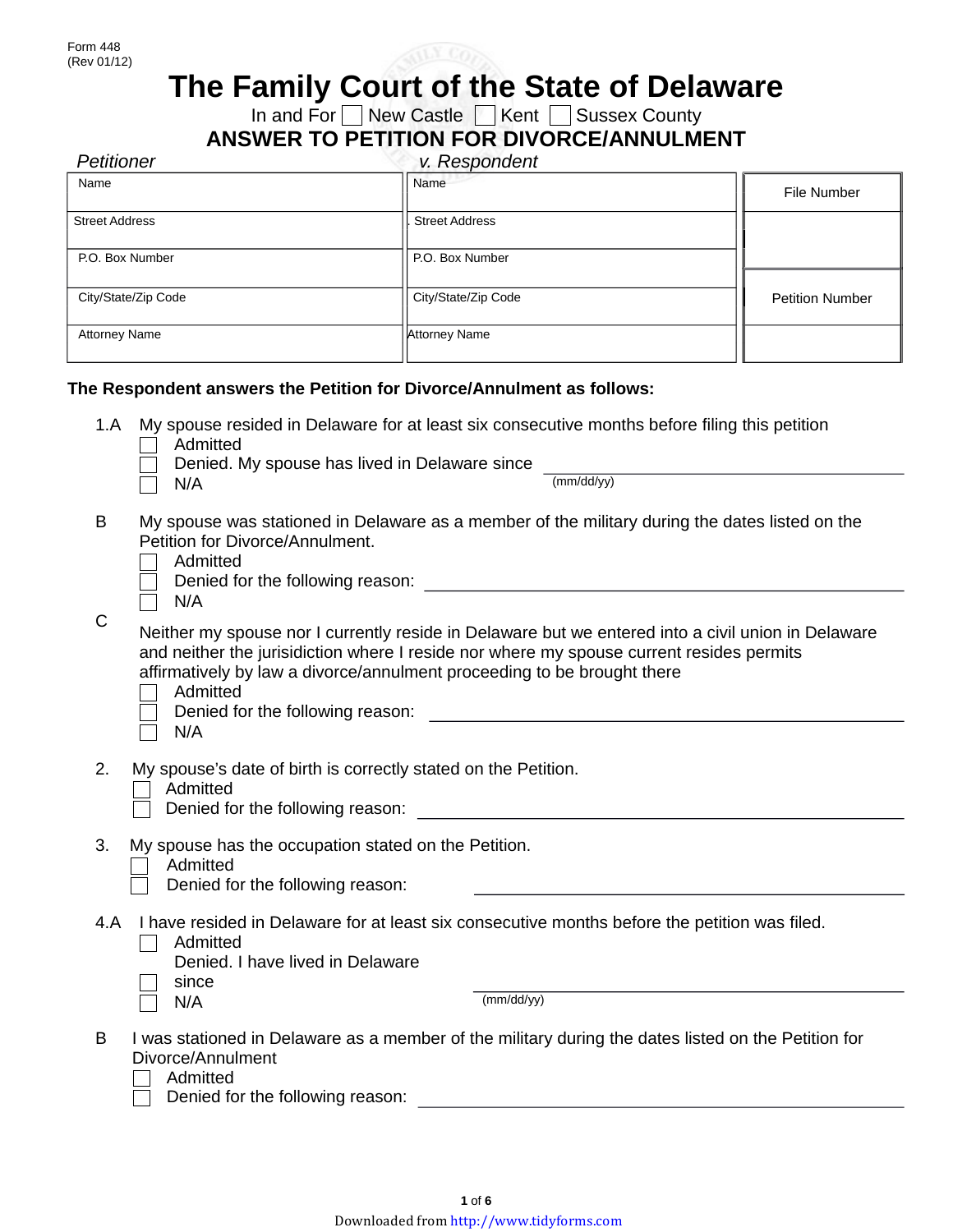| C          | Neither my Spouse nor I have ever lived in Delaware<br>Admitted<br>Denied.       lived in <b>AND/OR</b> my spouse lived in<br>, Delaware.<br><b>County</b>                                                                                                                                                                                                                                                                                                                                  |  |  |  |  |
|------------|---------------------------------------------------------------------------------------------------------------------------------------------------------------------------------------------------------------------------------------------------------------------------------------------------------------------------------------------------------------------------------------------------------------------------------------------------------------------------------------------|--|--|--|--|
| 5.         | My date of birth is correctly stated on the Petition.<br>Admitted<br>Denied for the following reason:                                                                                                                                                                                                                                                                                                                                                                                       |  |  |  |  |
| 6.         | I have the occupation stated on the Petition.<br>Admitted<br>Denied for the following reason: <u>contract and contract and contract and contract and contract and contract and contract and contract and contract and contract and contract and contract and contract and contract and contra</u>                                                                                                                                                                                           |  |  |  |  |
| 7.         | I reside at the address stated on the Petition.<br>Admitted<br>Denied for the following reason:<br><u> and the same and the same and the same and the same and the same and the same and the same and the same and the same and the same and the same and the same and the same and the same and</u>                                                                                                                                                                                        |  |  |  |  |
| 8          | My citizenship is properly described in the Petition.<br>Admitted<br>Denied. I am a citizen of<br>Denied. I have resided in the following country(ies) in the past two years.                                                                                                                                                                                                                                                                                                               |  |  |  |  |
| 9a.<br>9b. | My spouse and I were married/entered into a civil union on the date stated in the Petition.<br>Admitted<br>Denied for the following reason:<br>My spouse and I were married/entered into a civil union at the location stated in the Petition.<br>Admitted<br>Denied for the following reason:                                                                                                                                                                                              |  |  |  |  |
| 10.        | My spouse and I separated on the date stated in the Petition.<br>Admitted<br>Denied for the following reason:<br><u> 1980 - Jan Stein, amerikan besteman besteman besteman besteman besteman besteman besteman besteman besteman b</u>                                                                                                                                                                                                                                                      |  |  |  |  |
| 11.        | The Petition correctly stated whether either party is pregnant.<br>Admitted<br>Denied for the following reason:<br>The Petition correctly stated the names and addresses of all the children up to the age of 17 of the<br>marriage/civil union.<br>Admitted<br>Denied for the following reason:                                                                                                                                                                                            |  |  |  |  |
| 12.        | The Petition correctly described any prior divorce or annulment proceedings brought by the parties.<br>Admitted<br>Denied for the following reason:                                                                                                                                                                                                                                                                                                                                         |  |  |  |  |
| 13.        | ONLY ANSWER THIS QUESTION IF YOUR SPOUSE REQUESTED A DIVORCE.<br>My marriage/civil union is irretrievably broken<br>Admitted<br>Denied<br>Incompatibility between the parties, if alleged by Petitioner<br>Admitted<br>Denied<br>Misconduct, if alleged by the Petitioner<br>Denied<br>Admitted<br>Mental Illness, if alleged by Petitioner<br>Admitted<br>Denied<br>Voluntary separation, if alleged by Petitioner<br>Admitted<br>Denied<br>If any of the above are denied. Please explain |  |  |  |  |

**-AND-**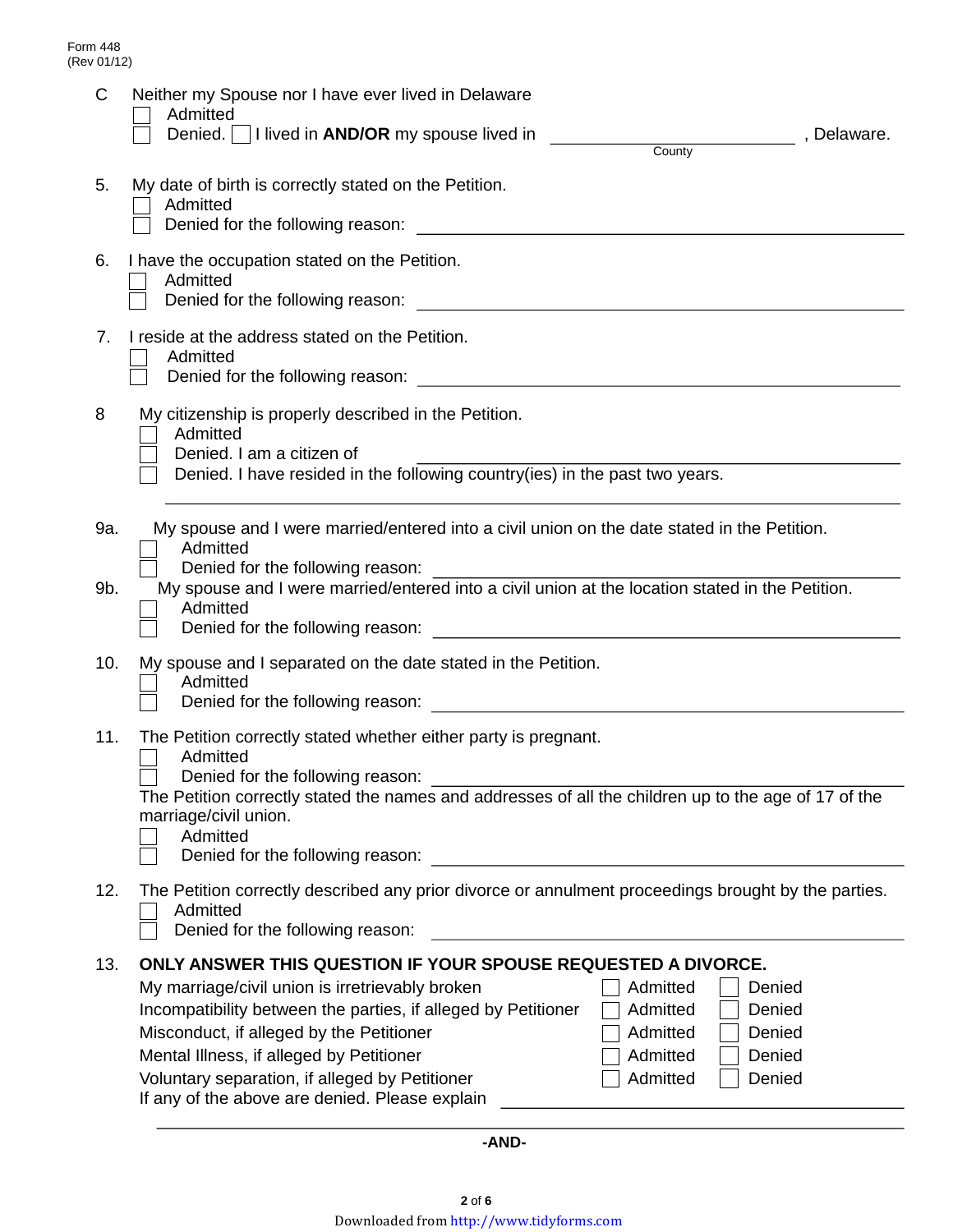Form 448 (Rev 01/12)

| 14. | Reconciliation with my spouse is not probable. |  |  |
|-----|------------------------------------------------|--|--|

Admitted

 $\Box$  Denied for the following reason:

### **ONLY ANSWER THIS QUESTION IF YOUR SPOUSE REQUESTED AN ANNULMENT.**

- The grounds for annulment are correctly stated on the Petition for Divorce/Annulment. Admitted
- 
- Denied. The alleged ground for annulment did not occur.

Denied. The alleged ground for annulment did not occur within the timeframe stated on the  $\Box$ Petition for Divorce/Annulment.

I also ask that the Family Court decide all the matters checked below. (Check what you want the Family Court to decide or to order. Some of the matters require an additional filing fee. At the Court Hearing, you must prove why the Family Court should grant the relief that you check. If you do **NOT** want the Court to decide any of the below matters, do **NOT** check any of the boxes.)

| Property Division (divide our property and/or debts)<br>Alimony (have my spouse pay me alimony after the divorce is final)<br>Court Costs (have my spouse pay me for my court costs for this action)<br>Counsel Fees (have my spouse pay me for my attorney fees for this action)                                                                                                                                  |                                 |  |  |
|--------------------------------------------------------------------------------------------------------------------------------------------------------------------------------------------------------------------------------------------------------------------------------------------------------------------------------------------------------------------------------------------------------------------|---------------------------------|--|--|
| Change my name to<br>(must be maiden or former name)                                                                                                                                                                                                                                                                                                                                                               |                                 |  |  |
| Incorporate our Separation Agreement<br>(enforce your Separation agreement)<br>(If you want the Family Court to enforce your Separation Agreement, you <b>MUST</b> attach the original<br>Separation Agreement signed by both parties in the presence of a notary <b>AND</b> the original Stipulation to<br>Incorporate the Separation Agreement that is also signed by both parties in the presence of a notary.) |                                 |  |  |
| Counterclaim for Divorce/Annulment<br>You MUST complete pages 4-5.                                                                                                                                                                                                                                                                                                                                                 |                                 |  |  |
|                                                                                                                                                                                                                                                                                                                                                                                                                    |                                 |  |  |
|                                                                                                                                                                                                                                                                                                                                                                                                                    | Respondent                      |  |  |
| SWORN TO AND SUBSCRIBED before me on this date,                                                                                                                                                                                                                                                                                                                                                                    |                                 |  |  |
|                                                                                                                                                                                                                                                                                                                                                                                                                    |                                 |  |  |
|                                                                                                                                                                                                                                                                                                                                                                                                                    | Notary Public or Clerk of Court |  |  |
| <b>AFFIDAVIT OF MAILING</b>                                                                                                                                                                                                                                                                                                                                                                                        |                                 |  |  |
| I affirm that a true and correct copy of this Answer to Petition for Divorce/Annulment was placed in the U.S.<br>and sent to the Petitioner or the attorney address listed on the<br>Mail on this date<br>, first class postage pre-paid.<br>petition, being                                                                                                                                                       |                                 |  |  |
|                                                                                                                                                                                                                                                                                                                                                                                                                    |                                 |  |  |

Respondent

SWORN TO AND SUBSCRIBED before me on this date,

Notary Public or Clerk of Court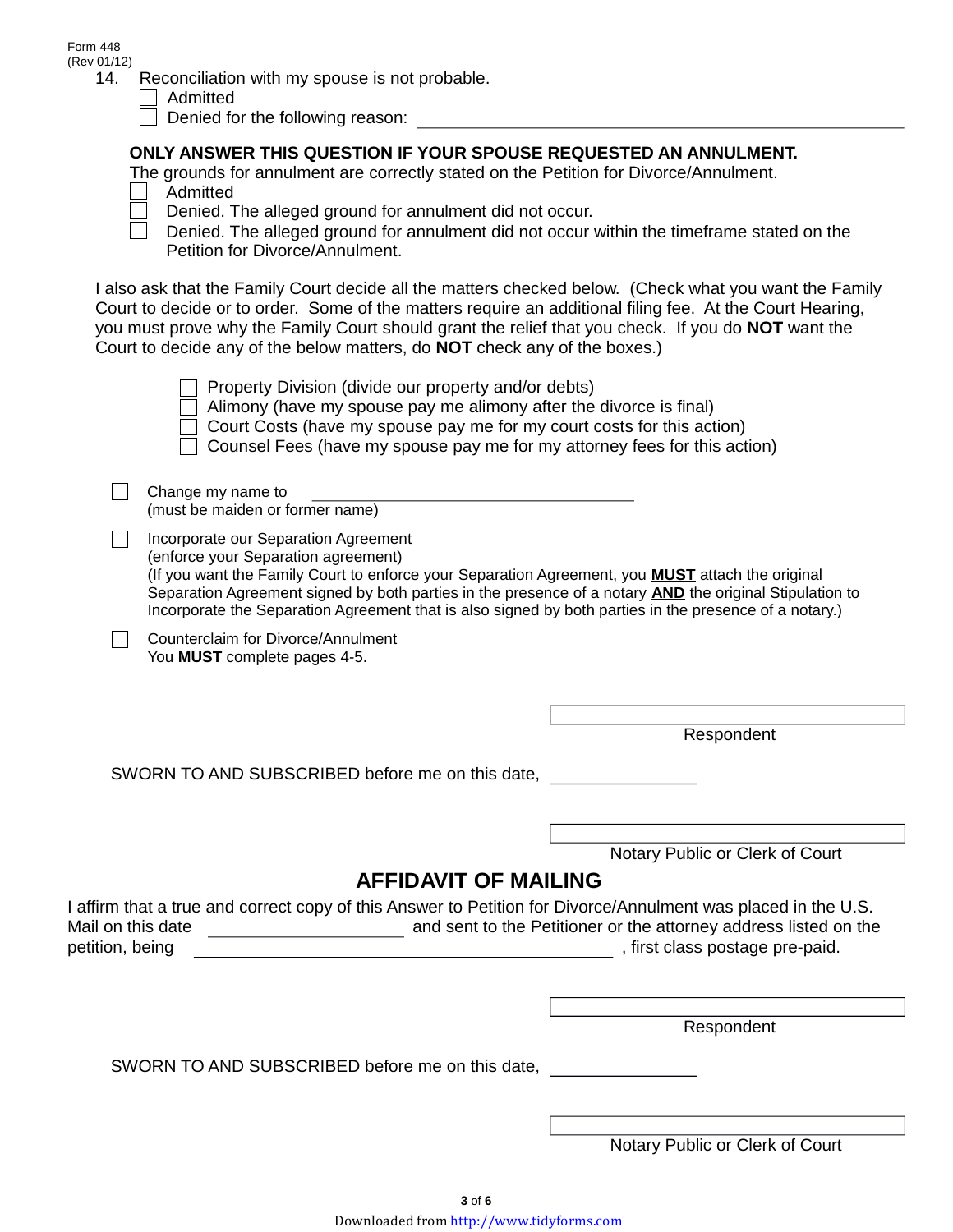## **COUNTERCLAIM**

## **Only complete the following pages if you wish to file a counterclaim for divorce/annulment. Please see the instruction packet for more information.**

- 1. I hereby re-allege all allegations set forth in the Petition, except as modified or denied by my Answer, and incorporate them herein by reference.
- 2. In addition, I want to get a divorce because the following statements are true (check both of the following statements):

**A.**  $\vert$  MY MARRIAGE/CIVIL UNION IS IRRETRIEVABLY BROKEN. My spouse and I separated for the following reason(s). (*Check ALL that apply*).

- $\Box$  INCOMPATIBILITY BETWEEN THE PARTIES My spouse and I cannot get along and our relationship is destroyed.
- $\Box$  MISCONDUCT OF MY SPOUSE Misconduct such as physical abuse, mental abuse, infidelity or abandonment has occurred. Describe the misconduct that occurred.

 $\Box$  MY SPOUSE'S MENTAL ILLNESS. Describe your spouse's mental illness including diagnosis and treating physician.

 $\Box$  VOLUNTARY SEPARATION. My spouse and I have agreed to separate and end the marriage;

**AND** 

- **B.** RECONCILIATION (GETTING BACK TOGETHER) WITH MY SPOUSE IS NOT PROBABLE.
- 3. I ask that the Family Court:
	- A. Issue a Summons directed to my spouse requiring my spouse to answer the Counterclaim for Divorce/Annulment.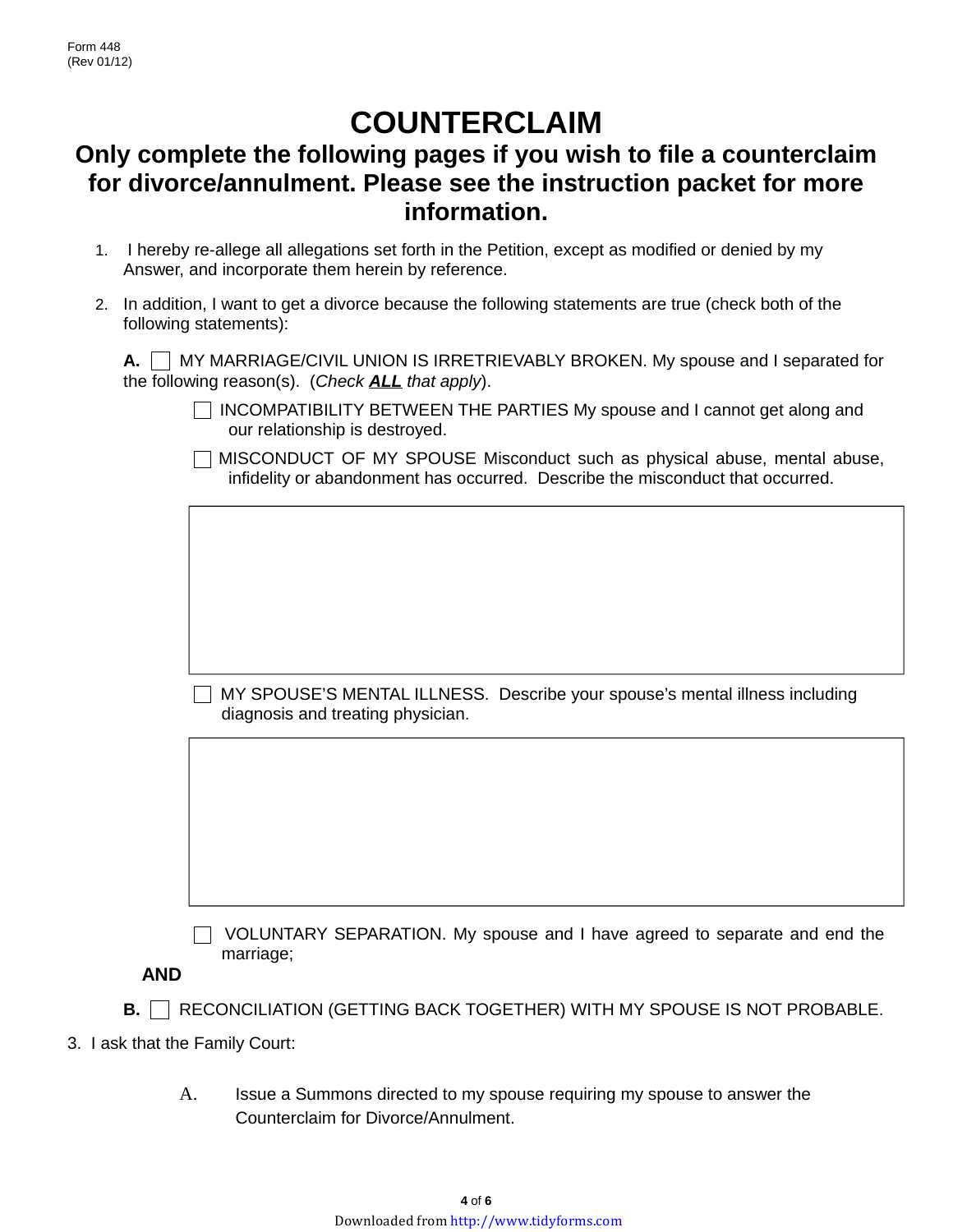B. Enter an Order (Decree) for Divorce, thereby divorcing Petitioner (me) and Respondent (my spouse) or annulling the marriage/civil union.

I also ask the Family Court to decide all the matters checked below. (C*heck what you want the Family Court to decide or to order. Some of the matters require an additional filing fee)*:

 $\Box$  Property Division (divide our property and/or debts)

Alimony (have my spouse pay me alimony after the divorce is final)

Court Costs (have my spouse pay me for my court costs for this action)

Counsel Fees (have my spouse pay me for my attorney fees for this action)

Other ancillary relief allowed by statute

 Change my name to (Must be maiden or former name)

Incorporate our Separation Agreement

(Enforce your separation agreement)

(If you want the Family Court to enforce your Separation Agreement, you **MUST** attach the original Separation Agreement signed by both parties and notarized *AND* the original Stipulation to Incorporate the Separation Agreement that also is signed by both parties and notarized). **The Stipulation of Incorporation must be dated after the Petition for Divorce is filed.)**

Sign here

Petitioner (person who is filing this Counterclaim) or Petitioner's Attorney

### *TYPE OF DIVORCE PROCEEDING REQUESTED*

### **COMPLETE THIS BOX ONLY IF YOU HAVE REQUESTED A COUNTERCLAIM**

If my counterclaim is **uncontested** by my spouse, I would like to proceed with my case in the following manner. Please see the Divorce/Annulment Instruction Packet for a detailed explanation of your options.

 $\Box$  I would like the Court to proceed without a hearing and decide my Petition for Divorce/Annulment based solely on the papers that I file.

 $\Box$  I would like to attend a hearing and have my Petition for Divorce/ Annulment decided by a Commissioner at that hearing.

A copy of this Answer and Counterclaim must be sent to the Petitioner